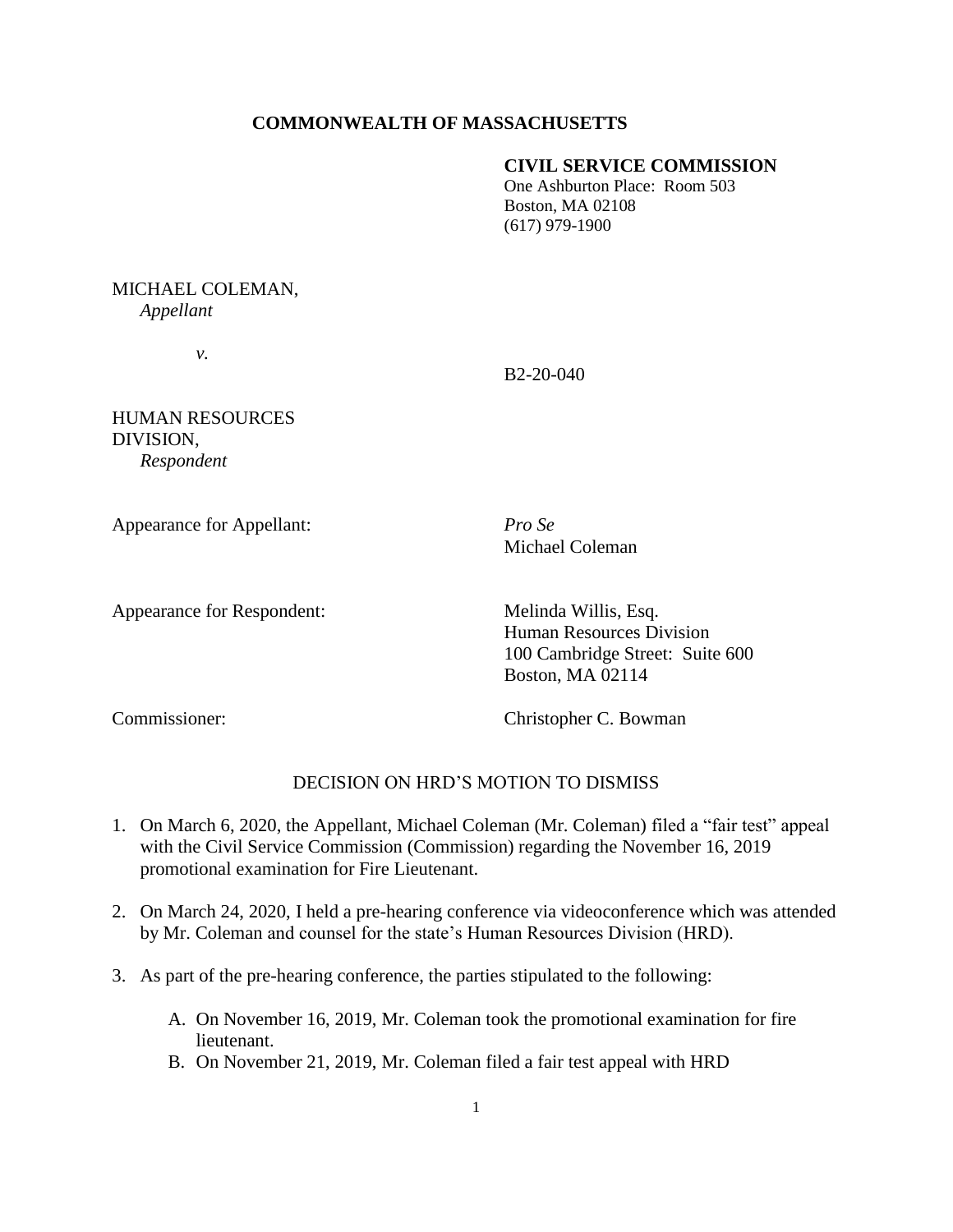- C. On February 3, 2020, Mr. Coleman received his score.
- D. On March 3, 2020, HRD denied Mr. Coleman's fair test appeal.
- E. On March 4, 2020, HRD established an eligible list for Fire Lieutenant.
- F. On March 6, 2020, the Appellant filed his timely appeal with the Commission.
- 4. As part of the Appellant's appeal with HRD, he provided a list of 11 questions that he alleged had not been taken from the reading list. Further, he listed additional questions for which he believed more than one correct answer was possible.<sup>1</sup>
- 5. At the pre-hearing, counsel for HRD indicated that, after receiving Mr. Coleman's appeal (and others), HRD did a careful and thorough review of the examination and determined that some questions on the examination did not correspond with the reading material. Those questions were removed from the examination and were not counted in the score. For reasons attributed to confidentiality and the integrity of the testing process, HRD has opted not to indicate how many such questions were removed.
- 6. Further, after the above-referenced review, HRD identified additional questions in which more than one answer would be considered correct. Those questions remained in the score with candidates being given credit for a correct answer if they responded with one of the multiple correct answers. As part of prior appeals heard by the Commission, it was established that 4 questions fell into this category.
- 7. At the time of the pre-hearing conference, two other similar appeals were pending before the Commission. On March 26, 2020, the Commission issued decisions dismissing those appeals. (See Kelley v. HRD & Barrasso v. HRD) which I forwarded to the Appellant.
- 8. As part of decisions in Kelley and Barrasso, the Commission concluded in part, that:

"[T]he Commission squarely addressed this issue in O'Neill v. Lowell and Human Resources Division, 21 MCSR 683 (2008). Although the appeal was dismissed based on timeliness, the Commission did still address the issue of certain questions being faulty and/or effectively removed from the examination. In O'Neill, 20% of the examination questions were determined to be faulty. The Commission concluded that the "defect rate" of 20% did not, standing alone, rise to the level of proof necessary to deem the test unfair. The underlying facts here are not distinguishable from O'Neill, nor should the result be."

9. After reviewing the above-referenced decisions, Mr. Coleman indicated that he still wished to move forward with his appeal. I established a briefing schedule. HRD submitted a motion to dismiss and Mr. Coleman submitted an opposition.

 $\overline{a}$ 

<sup>&</sup>lt;sup>1</sup> On March 24, 2020, I conducted pre-hearing conferences in separate appeals involving the same issue presented here. As part of those pre-hearing conferences, HRD indicated that the total number of questions removed entirely was "less than 13".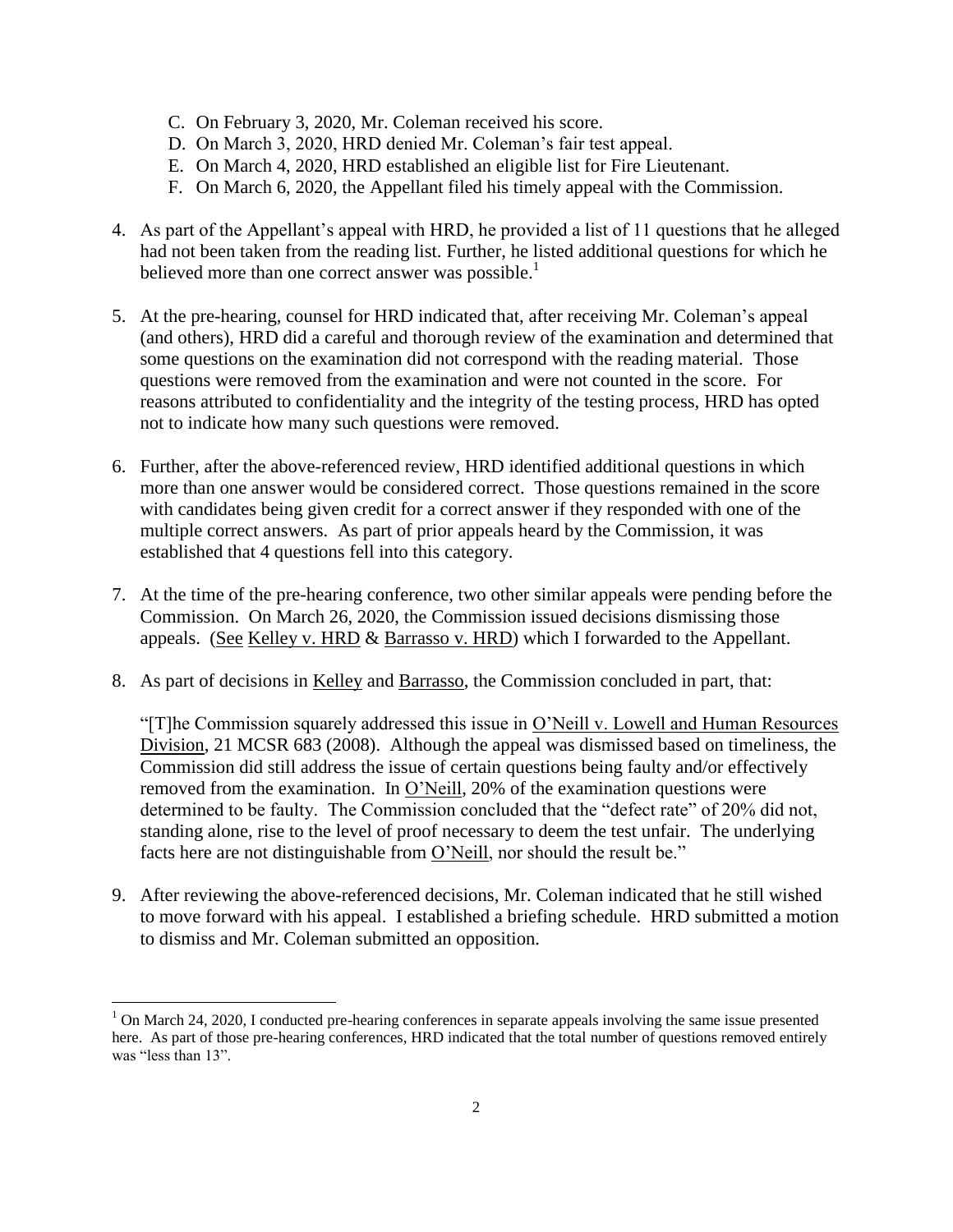#### *Parties' Arguments*

 HRD makes the same argument here that it did in Kelley and Barrasso, arguing that, even if, after review, 13 of the 80 test questions were effectively removed from the examination because those questions were not referenced in the reading list, the Appellant cannot show that this promotional examination was not a fair test of his abilities to perform the duties of a Fire Lieutenant. Further, HRD argues that the circumstances here are no different than the circumstances before the Commission when it decided O'Neill.

 Mr. Coleman, in his brief, argued that the circumstances here are distinguishable from O'Neill, arguing in part that: 1) "O'Neill was already an officer and had taken promotional exams previously", demonstrating that he was familiar with the process, "whereas a firefighter going for a promotional exam does not have that background"; and that the 2) the police examination in O'Neill purportedly consisted in part of essay questions, diminishing the impact of the faulty multiple choice questions. Mr. Coleman also takes HRD to task for purportedly not heeding the Commission's guidance in O'Neill to ensure that the percentage of faulty questions be minimized in future examinations.

 In regard to the appropriate relief, Mr. Coleman asks that HRD, given the number of faulty questions on this examination, waive his application fee for the next promotional examination.

## *Applicable Law*

G.L. c. 31, s. 2(b) states in part:

"No person shall be deemed to be aggrieved under the provisions of this section unless such person has made specific allegations in writing that a decision, action, or failure to act on the part of the administrator was in violation of this chapter, the rules or basic merit principles promulgated thereunder and said allegations shall show that such person's rights were abridged, denied, or prejudiced in such a manner as to cause actual harm to the person's employment status."

#### G.L. c. 31, s. 22 states in part:

"An applicant may request the administrator to conduct a review of whether an examination taken by such applicant was a fair test of the applicant's fitness actually to perform the primary or dominant duties of the position for which the examination was held, provided that such request shall be filed with the administrator no later than seven days after the date of such examination."

G.L. c. 31, s. 24 states in part:

An applicant may appeal to the commission from a decision of the administrator made pursuant to section twenty-three relative to (a) the marking of the applicant's answers to essay questions; (b) a finding that the applicant did not meet the entrance requirements for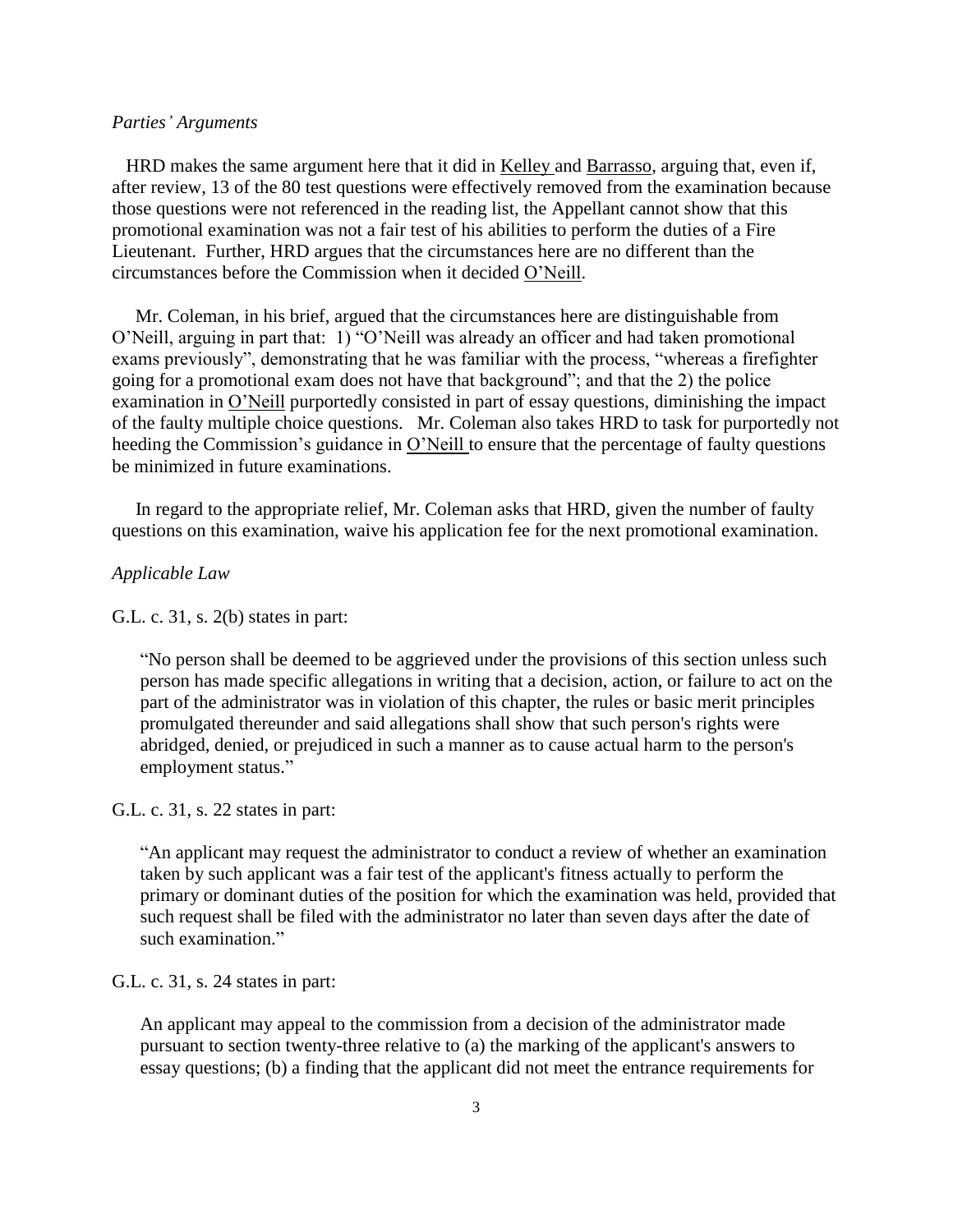appointment to the position; or (c) a finding that the examination taken by such applicant was a fair test of the applicant's fitness to actually perform the primary or dominant duties of the position for which the examination was held."

#### *Analysis*

 I carefully reviewed Mr. Coleman's arguments, including his argument that the circumstances here are distinguishable from O'Neill. While, literally, there are indeed distinctions, there are no substantive distinctions that warrant a different conclusion by the Commission. HRD's removal of faulty questions, whether it be 11, 12 or 13 questions, does not rise to the level of determining that the examination was not a "fair test".

 I am not unsympathetic to Mr. Coleman's argument that, more than a decade after O'Neill, examination applicants are, once again, faced with an examination in which a troubling percentage of examination questions were faulty. The Commission believes that the quality and integrity of the promotional exam process calls for HRD to take a thorough and pro-active approach in the design of future examinations to assure that the troubling problem presented in these recent cases does not repeat itself in the future. Should the problem occur in the future, the Commission will consider whether or not further review is appropriate, including but not limited to, a more formal review of the examination design process.

 Finally, in regard to whether HRD should waive the application fee for the next examination, that relief, even if warranted, would have serious unintended consequences. These examinations are, in large part, funded by the examination fees. Granting such a waiver, which, if done fairly, would need to apply to all exam applicants, would seriously undercut HRD's ability to conduct a future Fire Lieutenant examination, let alone take the steps necessary to ensure that questions are properly validated.

 For all of the above reasons, HRD's Motion to Dismiss is allowed and Mr. Coleman's appeal under Docket No. B2-20-040 is hereby *denied*.

Civil Service Commission

*/s/ Christopher Bowman* Christopher C. Bowman Chairman

By a vote of the Civil Service Commission (Bowman, Chairman; Camuso, Ittleman, Stein and Tivnan, Commissioners) on April 23, 2020.